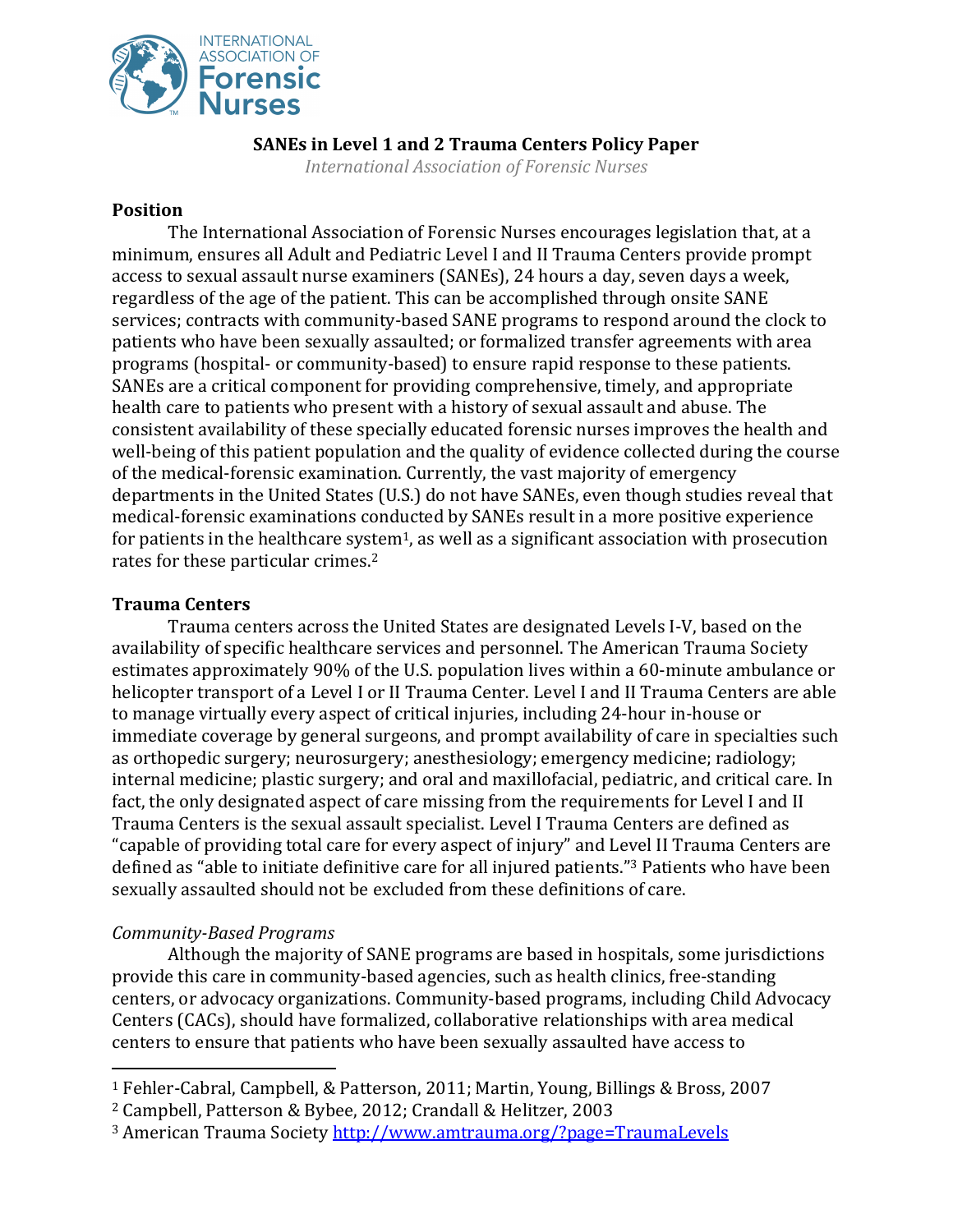comprehensive healthcare services. These agreements should include transfer protocols for emergent issues, laboratory services that cannot be provided by the community-based program, and specialized follow-up services as required on a case-by-case basis. The staff of Level I and II Trauma Centers should also be aware of the scope of services offered by community-based programs, and work with those programs to ensure that comprehensive sexual assault care is available for patients who are sent to their centers. This can be done by establishing a memorandum of understanding (MOU) with community-based sexual assault programs and/or CACs to have forensic nurses respond to these facilities to deliver care if a patient is not able to be transferred. If the patient can be transferred, then transfer processes should be included in emergency department policies to ensure a seamless transition.

## **Effect on Long-Term Health**

The research is clear: sexual assault and abuse impact the health of victims, regardless of the age of victimization.<sup>4</sup> From the Centers for Disease Control and Prevention's Adverse Childhood Experiences Study, to myriad studies of adult men and women who have experienced sexual violence, evidence reveals the ways rape and sexual assault adversely affect the health of individuals. Health consequences include mental and physical health issues, such as chronic pain; cardiac, reproductive, and gastrointestinal disorders; and increases in certain cancers, HIV/AIDS, depression, anxiety, post-traumatic stress disorder, and drug and alcohol abuse. Although more research is needed to fully understand the impact SANEs have on patients who have been sexually assaulted, emerging research indicates that these types of sexual assault specialists not only improve criminal justice outcomes, but healthcare outcomes, as well.<sup>5</sup>

### **Who We Are**

The International Association of Forensic Nurses is a professional organization of nurses who provide specialized health care for patients impacted by violence and trauma. We establish and provide standards of practice and education for forensic nurses. Our members have the knowledge and expertise to decrease the healthcare consequences of violence, improve patient recovery, and lower healthcare costs. For more information, please visit our website at [www.forensicnurses.org.](http://www.forensicnurses.org/)

### **What We Do**

Forensic nurses provide specialized nursing care that focuses on patient populations affected by violence and trauma across the lifespan. Forensic nurses are healthcare providers. In addition, forensic nurses have a specialized knowledge of the legal system and skills in injury identification, evaluation, and documentation. While attending to a patient's medical needs, a forensic nurse is able to collect evidence, provide medical testimony in court, and consult with legal authorities. SANEs are perhaps the most wellrecognized discipline within forensic nursing. However, forensic nurses work in a variety

<sup>4</sup> See the National Sexual Violence Resource Center's *Sexual Violence and Health Research Brief* for a selection of studies:

[http://www.nsvrc.org/sites/default/files/publications\\_nsvrc\\_researchbrief\\_health-sexual](http://www.nsvrc.org/sites/default/files/publications_nsvrc_researchbrief_health-sexual-violence.pdf)[violence.pdf](http://www.nsvrc.org/sites/default/files/publications_nsvrc_researchbrief_health-sexual-violence.pdf) 

<sup>5</sup> Campbell, Patterson, Adams, Diegel, & Coats, 2008; Campbell, Patterson & Lichty, 2005; Campbell, Townsend, Long, Kinnison, Pulley, Adames & Wasco, 2006.